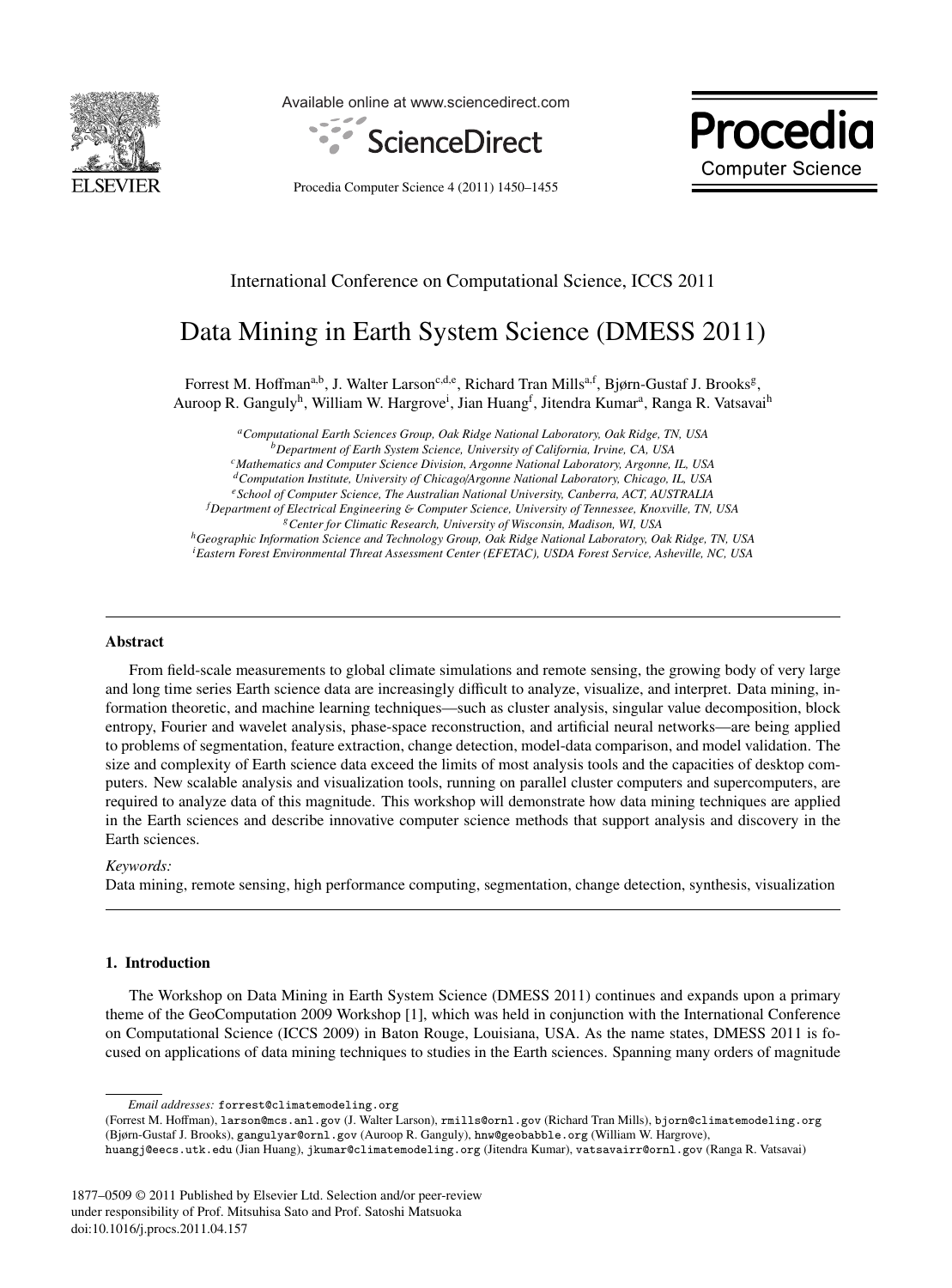in time and space scales, Earth science data are increasingly large and complex and often represent very long time series, making such data difficult to analyze, visualize, interpret, and understand. Moreover, advanced electronic data storage technologies have enabled the creation of large repositories of observational data, while modern high performance computing capacity has enabled the creation of detailed empirical and process-based models that produce copious output across all these time and space scales. The resulting "explosion" of heterogeneous, multi-disciplinary Earth science data has rendered traditional means of integration and analysis ineffective, necessitating the application of new analysis methods and the development of highly scalable software tools for synthesis, comparison, and visualization. This workshop explores various data mining approaches to understanding Earth science data, emphasizing the technological challenges associated with utilizing very large and long time series geospatial data sets.

#### 2. Earth Science Data

Observational and modeled data acquired or generated by the various disciplines within the realm of the Earth sciences encompass temporal scales of seconds (1 s) to millions of years (10<sup>13</sup> s) and spatial scales of microns (10<sup>−6</sup> m) to tens of thousands of kilometers  $(10^7 \text{ m})$ . Because of rapid technological advances in sensor development, computational capacity, and data storage density, the volume, complexity, and resolution of Earth science data are increasing equally rapidly. Moreover, combining, integrating, and synthesizing data across Earth science disciplines offers new opportunities for scientific discovery that are only beginning to be realized. In fact, the rise of data-intensive scientific pursuits, in Earth sciences and other disciplines, has led some visionaries to proclaim it the fourth paradigm of discovery alongside the traditional experimental, theoretical, and computational archetypes [2]. Data-centric science, however, also poses unique technological and social challenges, many of which are exacerbated by the sheer size of the data sets involved.

The promise of scientific advances from data mining and synthesis has stimulated an increase in the number of users of Earth science data within the research community. Worldwide interest in sustainability and environmental policy, as well as mounting political pressure from climate change skeptics, has added decision-makers and the general public to the growing list of data users. Open and user-friendly access to Earth science data is required, particularly for climate change data, and decision-makers often need distilled data products for assessing impacts and planning and implementing climate adaptation and mitigation strategies. Organized global climate modeling activities, like the Coupled Model Intercomparison Project (CMIP) that coordinates simulations in support of the United Nations' Intergovernmental Panel on Climate Change (IPCC) assessment reports, can generate tens of terabytes to several petabytes of simulation results in raw form [3], and are now made available to the research community and the general public through a series of distributed, interconnected servers called the Earth System Grid (ESG) [4]. For the IPCC Fourth Assessment Report (AR4), ESG distribution of CMIP Phase 3 model output resulted in hundreds of new papers analyzing various aspects and implications of the simulated climate change scenarios. Additionally, efforts are underway to develop composited, summary data from future simulation output collections that will be more directly useful for decision-makers and public users.

Observational data pose their own challenges. Satellite remote sensing data tend to be very large and their size has grown as spatial and temporal resolutions have increased. Meanwhile, small ecological data sets, often the most useful for synthesis, may be the most difficult to preserve, distribute, and use [5]. Such data must be well curated and their provenance must be formally documented. Data format standards and metadata conventions are needed for both observational and model data. The continually evolving Climate and Forecast (CF) Metadata Convention [6] is a framework that has successfully served the climate modeling community. Heterogeneous data resulting from multi-disciplinary fields in Earth sciences may require entirely new metadata languages [5]. The workflow associated with processing, quality control, gap-filling, analyzing, and synthesizing data should also be documented so that all those steps can be reproduced by other researchers. Scientific workflow systems are being developed to provide such capabilities. Pioneering efforts to automate and document the entire process—from data acquisition and generation to synthesis and publication—are being undertaken by the DataONE project (http://www.dataone.org/) in the context of establishing federated data systems [5].

Climate modeling activities like CMIP place new demands on the measurements community to provide observations and measurement uncertainties useful for assessing model fidelity and for validation during model development [7]. The international research community needs agreed-upon standards for model evaluation [8] and benchmarks for scientific performance of simulation models. Hence, the International Land Model Benchmarking project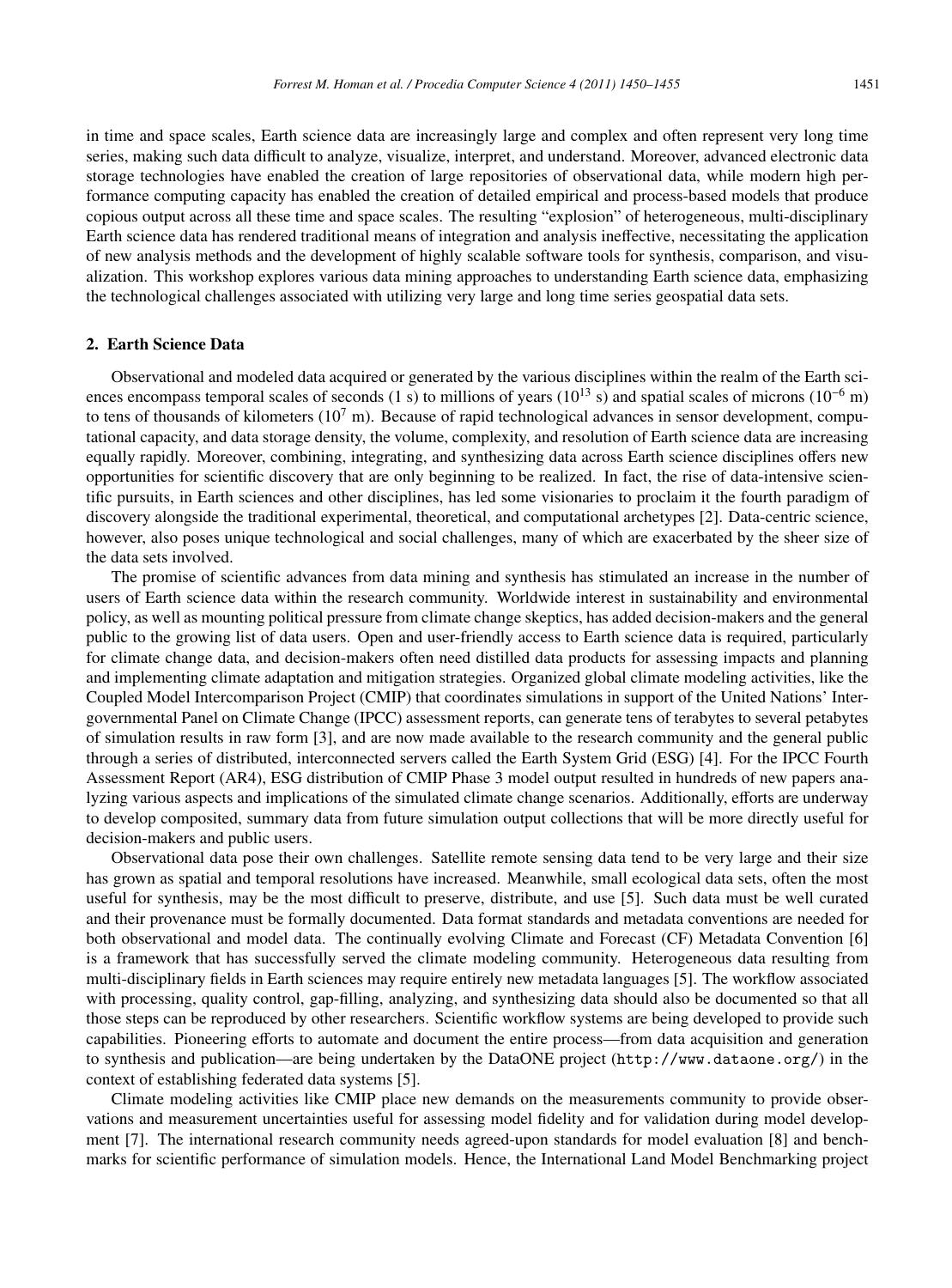(ILAMB; http://www.ilamb.org/) was recently established to develop benchmarks for terrestrial biogeochemistry models that run within Earth System Models (ESMs), which are presently being used to carry out CMIP Phase 5 experiments in support of the IPCC Fifth Assessment Report (AR5), expected to appear in 2013. By adopting the CF Metadata Convention and advocating for similar standards from the measurements community, model developers and climate scientists can more easily, quickly, and frequently perform detailed model evaluations and data-model intercomparisons. Another goal of ILAMB is to create a reusable, open source framework for evaluating cost functions and generating diagnostics for data-model intercomparison projects, eliminating the need for project organizers to reinvent the architecture each time and allowing such model assessments to be made on a regular basis. By utilizing only freely available observational data and openly distributing the code for its model evaluation tools, ILAMB seeks to improve the scientific process by achieving a new standard for scientific openness and transparency [9].

In addition to the data management issues of provenance, curation, metadata creation, and public distribution, today's large and complex Earth science data often cannot be synthesized and analyzed using traditional methods or on single-processor desktop computers. Instead, new methods of analysis must be brought to bear on the problem and, in many cases, this requires development of new, highly scalable software tools that take advantage of large distributed-memory parallel computational resources. Data mining, machine learning, and high performance visualization approaches are increasingly filling this void and can often be deployed on parallel cluster computers or supercomputers. Examples of these approaches and their implementations are outlined here and described in the accompanying workshop papers.

#### 3. Data Mining Approaches

A wide variety of data mining, machine learning, and information theoretic techniques are now being applied to the growing body of Earth science data. *Cluster analysis* has proven to be useful for segmentation, feature extraction, network analysis, change detection, model intercomparison, and model-data comparison in a number of Earth science applications [10]. *Block entropy* can be used as a classifier for dynamical systems. *Spectral methods* are frequently employed for decomposing periodic phenomena. *Artificial neural networks* and *model tree ensembles* have been used to refine models and to empirically up-scale and extrapolate point measurements.

Ecoregions—land areas that are relatively homogeneous with respect to a collection of observable environmental characteristics—have traditionally been developed by humans using expert judgment. However, stratification of geographic regions based on high resolution synoptic bioclimatic observational data using cluster analysis has now become an accepted method for delineating ecoregions [11]. The same method may be used to stratify climate observational or model data, not only across space, but also through time, resulting in time-evolving ecoregions or climate regimes [12] that can be used to better inform terrestrial biosphere models. Such clustered climate regimes can be tracked from present locations into alternative forecasted futures, allowing exploration of changes in size and location of home ranges for particular species [13], as well as new ecoregion compositions for particular locations [14]. In the paper included in this DMESS section, Sisneros *et al.*, have integrated a flexible stratification method, similar to that used in cluster analysis, into a high performance visualization system to show how life zone boundaries are likely to change in the next century according to a projection from a global climate model. This suggests that scientific visualization, too often relegated to the final step of data analysis, can be one of the methods for exploration of very large data, especially in large-scale immersive visualization environments [15]. Querying for specific features in large geospatial data, like that generated from satellite remote sensing, requires new tools or languages that can exploit high performance computing resources. One example, a new high throughput data query language, was presented at the previous workshop [16].

Connecting the representativeness of locations where informative geophysical and ecological measurements are made (*e.g.*, eddy flux towers) to other locations of corresponding ecoregion types where measurements are difficult, cost-prohibitive, or impossible to make is one area where multivariate geospatial cluster analysis has been used to improve analysis and quantify the representation of continental-scale sampling networks. A comprehensive analysis of network representativeness, indicating which ecoregions are well-represented by sampling, was performed for the AmeriFlux network of eddy covariance  $CO<sub>2</sub>$  flux tower sites in the conterminous United States [17, 18]. While such large-scale sampling networks are rarely designed and built based on such a data-intensive analysis, the same technique was recently used to establish the 20 sampling domains within the U.S. for the National Ecological Observatory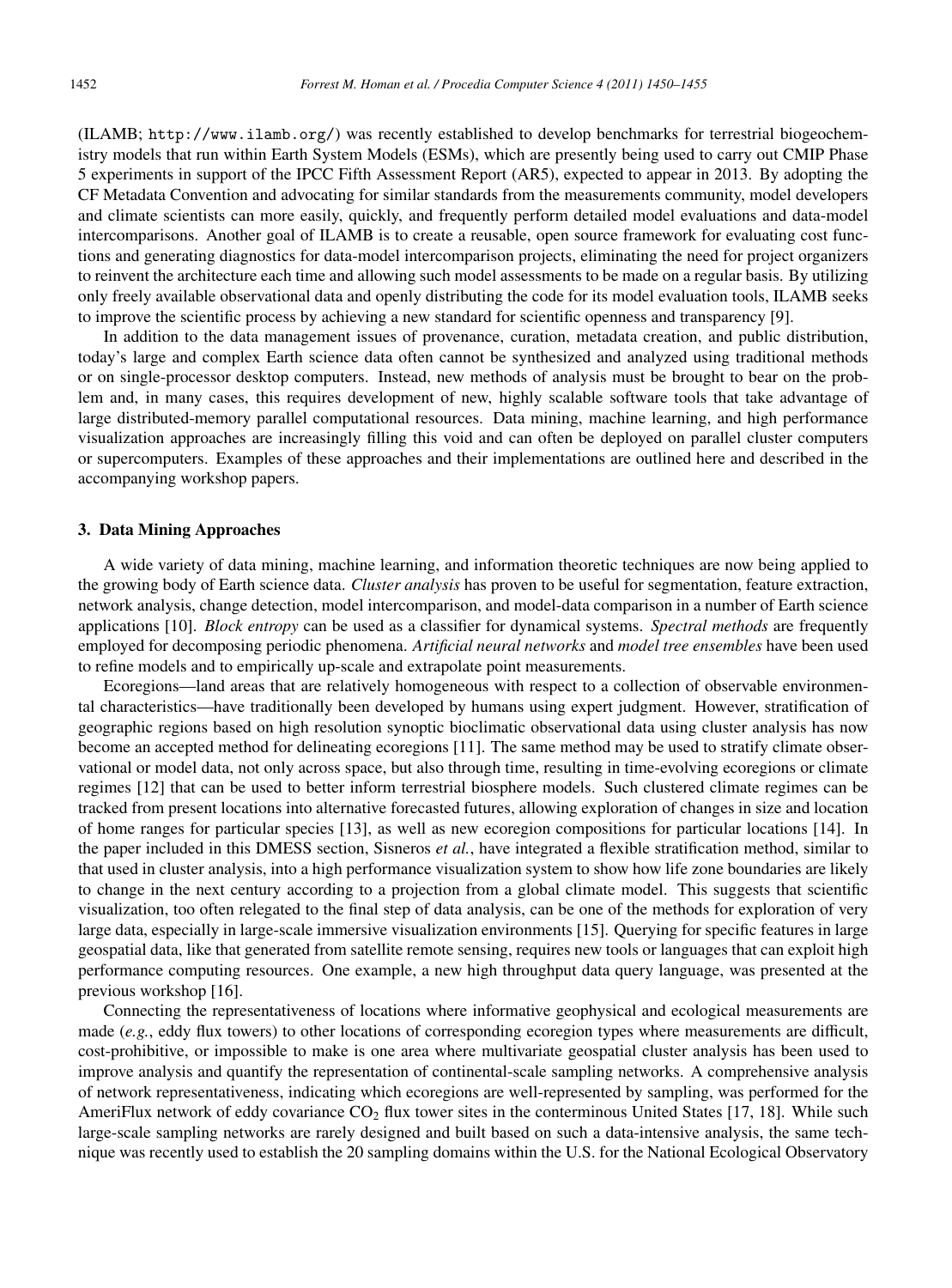Network (NEON), a 30-year nationwide study of climate and ecology [19, 20]. Additionally this geospatial data mining method was previously applied to remotely sensed hyperspectral imagery for detection of brine scar disturbances across a regional landscape [21]. When further applied across a time series of geospatial data, multivariate geospatiotemporal clustering was useful for characterizing the time-evolving dynamical behavior of Earth system processes. For example, combining monthly climatology with normalized difference vegetation index (NDVI) data from 17 years of 8 km2 Advanced Very High Resolution Radiometer (AVHRR) images produced regions of similar phenological behavior, called phenoregions. Similar analysis using NDVI from the Moderate Resolution Imaging Spectroradiometer (MODIS) suggests that spatiotemporal clustering is useful for change detection in satellite imagery and may serve as a key component in a national-scale early warning system for detection of threats to forest health [22, 23]. This is highlighted by a paper included here in which Mills *et al.*, present an updated analysis from seven years of MODIS NDVI, demonstrating the utility of cluster analysis in detecting forest disturbances from mountain pine beetle, wildfire, hurricane landfall, and accompanying coastal salt-water intrusion.

With recent emphasis on biofuel development for reducing dependency on oil and reducing carbon emissions from energy production and consumption, the landscape of many countries is going to change dramatically in the coming years. In the United States, continuous corn production is becoming a dominant cropping pattern as the practice of soybean and wheat rotations is reduced to maximize total corn production. It is also expected that more pasture lands will be converted to switchgrass (*Panicum virgatum*) in the coming years, which may positively impact climate change because of its superior carbon balance properties with proper management practice. However, monitoring natural resources, especially crop biomass over large geographic regions using remote sensing poses several challenges and opportunities. Existing change detection techniques are not adequate or scalable for continuous monitoring. On the other hand, characterizing changes requires accurate classification of remote sensing images. Spatiotemporal data mining, especially the techniques that exploit the subtle multidimensional signals through the joint use of high temporal resolution (*e.g.*, MODIS) data and moderate- and fine-spatial resolution (*e.g.*, Advanced Wide Field Sensor or AWiFS) satellite images, has proven to be highly useful for extracting multi-temporal biomass change information [24], including crop types [25]. Spatial and spatiotemporal data mining may also be applied to the extraction of recurrence patterns of climate extremes from model results [26].

Other important Earth Science data mining techniques include those capable of detecting and classifying state changes in environmental variables, especially when it is necessary to compare time series across many locations, for example using information theoretic and spectral methods. Also in this DMESS section, Larson *et al.*, present a paper exploring the use of block entropy as a classifier for dynamical behavior in observed meteorological time series data. Their symbolic dynamics analysis system shows that the randomness  $(h_\mu)$  and "memory" (*E*) components of the system's information content are viable classifiers for precipitation measured at Australian weather stations. Such automated and robust classifiers could be particularly useful for benchmarking the variability within model output, which can be important when assimilating measurements that need to be filtered to be representative on scales that the model can handle. At the GeoComputation 2009 workshop, Brooks showed how wavelet and Fourier transform analyses could be used to diagnose changes in periodic cycles (*e.g.*, annual precipitation intensity and frequency) between multiple model simulations as a way of understanding how changes in regular cycles may feed back onto other natural systems in global climate models [27].

Artificial neural networks (ANNs) are increasingly applied to model or classify Earth science data. In a paper included here, Diersen *et al.*, describe the use of ANN and an Importance-Aided Neural Network (IANN) to the refinement of structural models used to create full-wave tomography images. Employing ANN and IANN for classification of data wave seismograms reduces the time- and labor-intensive processing steps involved in creating high resolution images of the Earth's subsurface. Other notable and recent applications have combined an ANN with a model tree ensemble (MTE) method to perform global empirical up-scaling of observational data from the FLUXNET eddy covariance  $CO<sub>2</sub>$  measurement sites located throughout the world. This effort has produced global spatial estimates of gross primary production (GPP) [28], a global estimate of the temperature sensitivity of heterotrophic respiration  $(Q_{10})$  [29], and the global trend in land evapotranspiration [30].

#### 4. High Performance Computing

To realize the promise of new scientific discovery from very large and long time series Earth science data, increasing capacity from high performance computing resources is required. Traditional analysis methods and algorithms are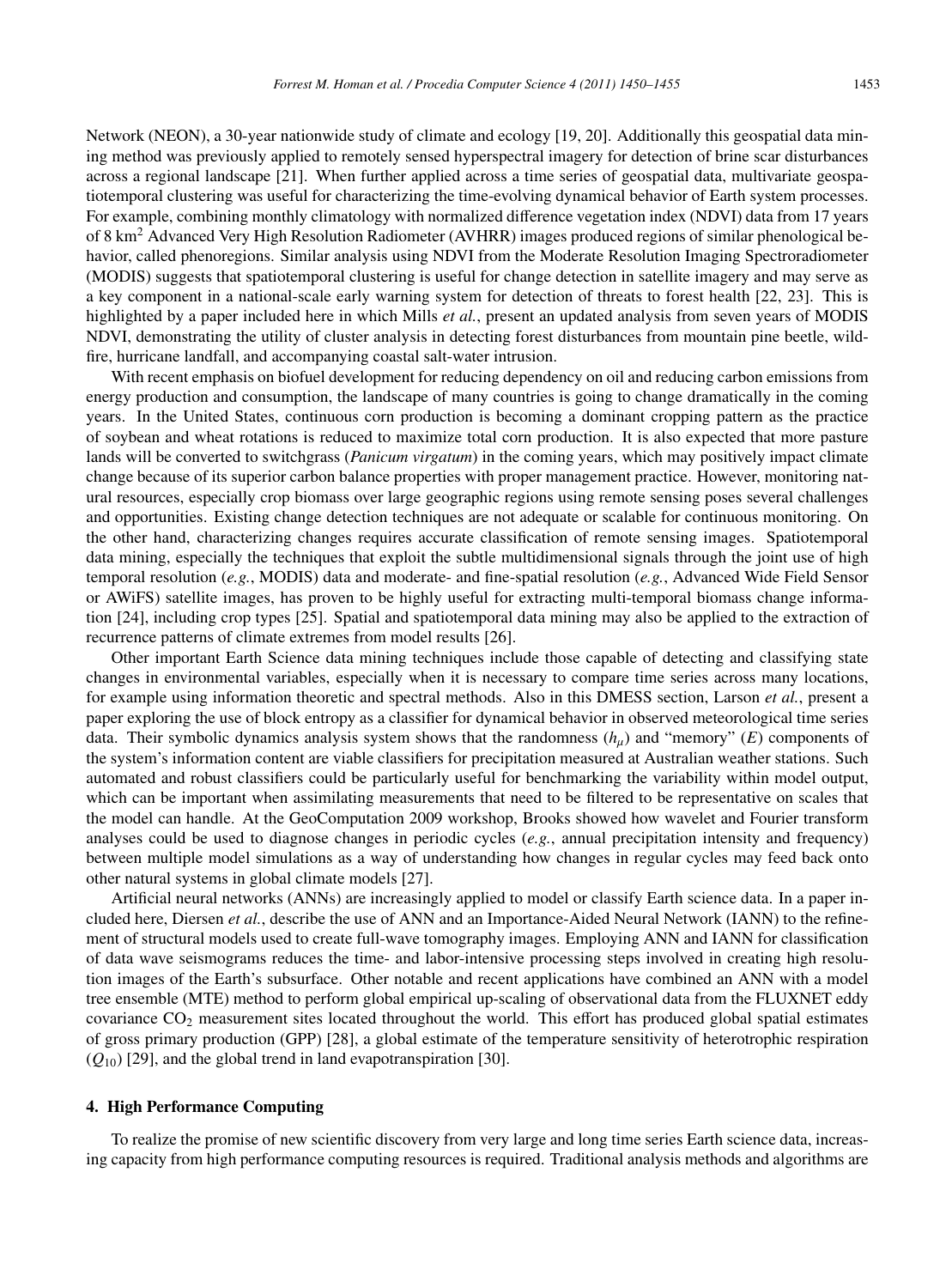insufficient for analyzing and synthesizing such large data sets, and those algorithms rarely scale out onto distributedmemory parallel computer systems. Therefore, new analysis techniques and scalable algorithms and software tools must be developed to enable analysis, exploration, and visualization of today's Earth science data. Fortunately, the rapidly increasing computational power of state-of-the-art supercomputers provides opportunities for development of such tools. Often these same supercomputing resources are used to run simulation model experiments, so analysis and visualization may simply be another step in the scientific workflow process in the same computing environment.

Because of a scientific interest in developing empirical ecoregions based on observed data, Hoffman and Hargrove developed a parallel *k*-means clustering algorithm [31] that they implemented on an early Beowulf-style parallel cluster computer they constructed from surplus personal computers [32]. That code has been continually used and improved for environmental data analysis on machines ranging from laptops to the largest supercomputers in the world. Recent improvements to that code, including adoption of a triangle-inequality-based acceleration technique and "warping" of unassigned/empty cluster centroids, have significantly reduced the time to solution [10], and a new technique for initial centroid determination has improved the statistical performance of the clustering result. These enhancements have enabled the cluster analysis of large satellite data sets for identification of forest disturbances. In a paper included here, Kumar *et al.*, present a fully distributed version of the *k*-means algorithm that includes several of the modifications developed by Hoffman *et al.* [10, 23]. This implementation avoids master-slave parallelism and is designed and tested for analysis of large data sets using state-of-the-art supercomputers. This implementation scales to tens of thousands of processors and has been tested on seven years of MODIS NDVI data at a resolution of  $250 \text{ m}^2$ over the conterminous U.S.

#### 5. Acknowledgments

The DMESS 2011 co-conveners—FMH, JWL, and RTM—wish to thank the Workshop Program Committee for their assistance in reviewing submitted papers. The Program Committee consisted of Michael W. Berry, Bjørn-Gustaf J. Brooks, Rebecca A. Efroymson, Sara J. Graves, William W. Hargrove, Jian Huang, Robert L. Jacob, Jitendra Kumar, Vipin Kumar, and Ranga R. Vatsavai. Oak Ridge National Laboratory is managed by UT-Battelle, LLC, for the U.S. Department of Energy under Contract No. DE-AC05-00OR22725. Argonne National Laboratory is managed by UChicago Argonne, LLC, for the U.S. Department of Energy under Contract No. DE-AC02-06CH11357. The submitted manuscript has been authored by a contractor of the U.S. Government; accordingly, the U.S. Government retains a non-exclusive, royalty-free license to publish or reproduce the published form of this contribution, or allow others to do so, for U.S. Government purposes.

#### 6. References

- [1] Y. Xue, F. M. Hoffman, D. Liu, GeoComputation 2009, in: G. Allen, J. Nabrzyski, E. Seidel, G. D. van Albada, J. Dongarra, P. M. Sloot (Eds.), Proceedings of the 9th International Conference on Computational Science (ICCS 2009), Vol. 5545 of Lecture Notes in Computer Science (LNCS), Springer-Verlag, Heidelberg, 2009, pp. 345–348. doi:10.1007/978-3-642-01973-9\_38.
- [2] T. Hey, S. Tansley, K. Tolle (Eds.), The Fourth Paradigm: Data-Intensive Scientific Discovery, Microsoft Corporation, Redmond, Washington, USA, 2009.
- [3] J. T. Overpeck, G. A. Meehl, S. Bony, D. R. Easterling, Climate data challenges in the 21st century, Science 331 (6018) (2011) 700–702. doi:10.1126/science.1197869.
- [4] D. N. Williams, R. Drach, R. Ananthakrishnan, I. T. Foster, D. Fraser, F. Siebenlist, D. E. Bernholdt, M. Chen, J. Schwidder, S. Bharathi, A. L. Chervenak, R. Schuler, M. Su, D. Brown, L. Cinquini, P. Fox, J. Garcia, D. E. Middleton, W. G. Strand, N. Wilhelmi, S. Hankin, R. Schweitzer, P. Jones, A. Shoshani, A. Sim, The Earth System Grid: Enabling access to multimodel climate simulation data, Bull. Am. Meteorol. Soc. 90 (2) (2009) 195–205. doi:10.1175/2008BAMS2459.1.
- [5] O. J. Reichman, M. B. Jones, M. P. Schildhauer, Challenges and opportunities of open data in ecology, Science 331 (6018) (2011) 703–705. doi:10.1126/science.1197962.
- [6] B. Eaton, J. Gregory, B. Drach, K. Taylor, S. Hankin, J. Caron, R. Signell, P. Bentley, G. Rappa, H. Hock, A. Pamment, M. Juckes, NetCDF ¨ Climate and Forecast (CF) metadata conventions, version 1.5, Tech. rep. (Oct. 2010).
- [7] J. T. Randerson, F. M. Hoffman, P. E. Thornton, N. M. Mahowald, K. Lindsay, Y.-H. Lee, C. D. Nevison, S. C. Doney, G. Bonan, R. Stockli, ¨ C. Covey, S. W. Running, I. Y. Fung, Systematic assessment of terrestrial biogeochemistry in coupled climate-carbon models, Global Change Biol. 15 (10) (2009) 2462–2484. doi:10.1111/j.1365-2486.2009.01912.x.
- [8] G. A. Alexandrov, D. Ames, G. Bellocchi, M. Bruen, N. Crout, M. Erechtchoukova, A. Hildebrandt, F. Hoffman, C. Jackisch, P. Khaiter, G. Mannina, T. Matsunaga, S. T. Purucker, M. Rivington, L. Samaniego, Technical assessment and evaluation of environmental models and software: Letter to the editor, Environ. Modell. Softw. 26 (3) (2011) 328–336, Thematic issue on the assessment and evaluation of environmental models and software. doi:10.1016/j.envsoft.2010.08.004.